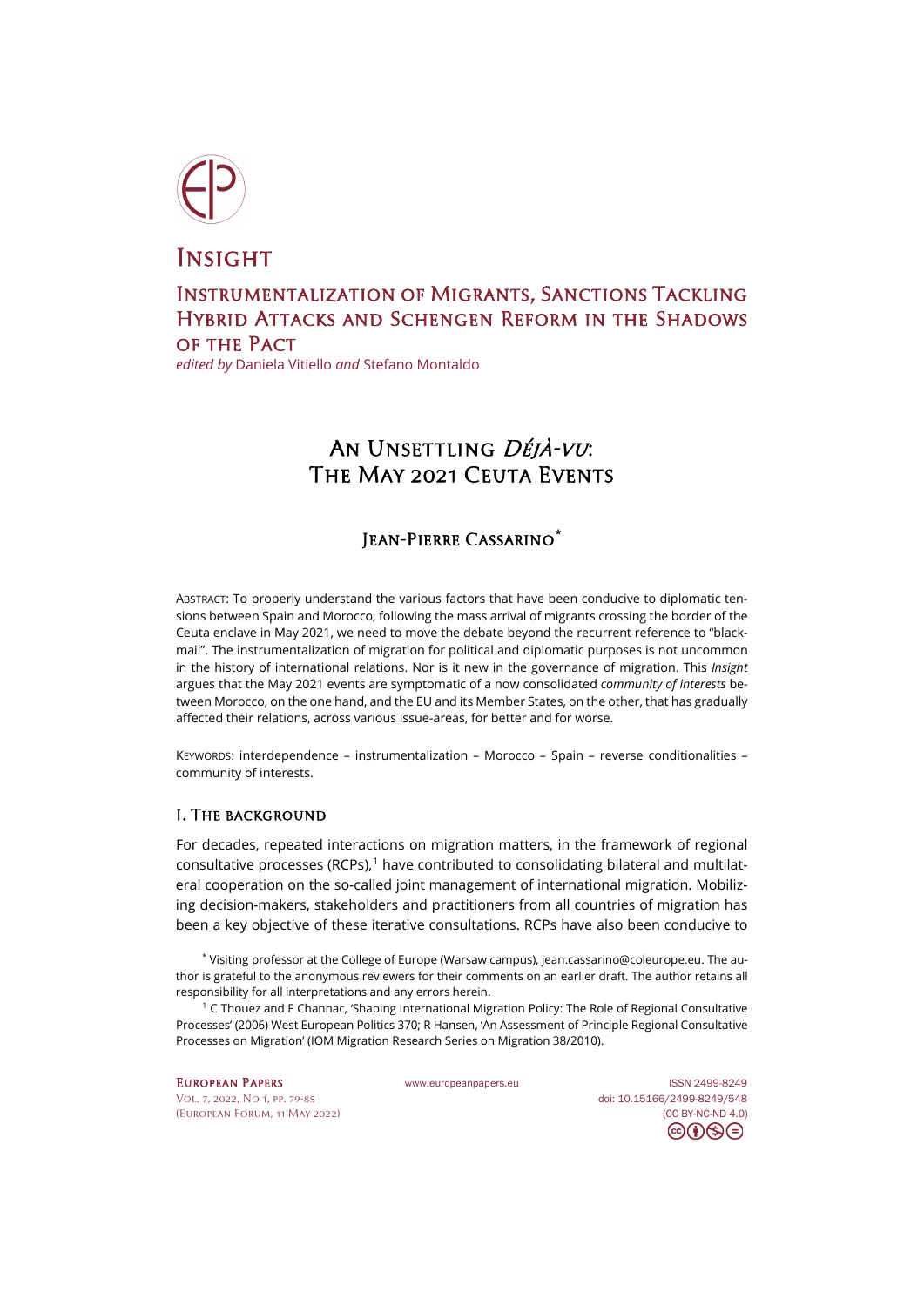two interrelated (and at times unintended) consequences. Firstly, the engagement of non-Western countries in migration talks has triggered a (re)construction of their own national interests and preferences. [2](#page-1-0) Some of them became aware of their empowered position in the "fight against irregular migration" *vis-à-vis* the West, especially the EU and its Member States. Secondly, non-Western countries having a strategic position started to disclose and defend their own representation of what cooperation on migration governance entails, from their own point of view.

It is through this double articulation (*i.e*., empowerment and disclosed representation) that regional consultations on migration governance have evolved since the mid-2000s. In other words, not only have non-Western countries opened communicative channels on migration and asylum with their Western/European counterparts in the framework of RCPs. They have also expressed their own visions as applied to migration governance while capitalising on their empowered position. True, their empowerment has resulted from the emergence of unprecedented patterns of interdependence in the field of migration and border controls. True, also, their empowerment has resulted into the skilful ability to defend their own preferences and contingencies, be they connected with migration matters or not.

#### II. The precedents

In 2020, President Recep Tayyip Erdogan tried to push European governments into supporting Ankara's policy in Syria. When Syria's Idlib province was bombarded by Syrian and Russian forces, Turkey warned the EU that the March 2016 EU-Turkey deal would be in jeopardy if no additional financial support were provided by the EU. Other demands from Turkey included the creation of an EU-funded buffer zone in Syria aimed at securitizing the border with Turkey, as well as eased access to entry visas for Turkish nationals. More recently, as a retaliation against heightened tensions with the EU which imposed sanctions on the Belarusian regime (following fraudulent elections leading to the re-election of President Alexander Lukashenko), the latter threatened the EU that it would no longer prevent migrants from crossing the border with Lithuania where various dissidents and opposition leaders sought and found asylum. Examples abound.

Long before the EU, various Member States have experienced in their bilateral interactions with non-EU countries that the latter are prone to capitalize on crucial issue-areas (e.g., fight against international terrorism, intelligence cooperation, energy security, border controls, to name but a few) to defend their own interests and priorities in the field of migration governance. In other words, not only have some non-EU countries become empowered, but their capacity to use their own leverage on their European counterparts

<span id="page-1-0"></span><sup>2</sup> I draw on J Weldes, 'Constructing National Interests' (1996) European Journal of International Relations 275.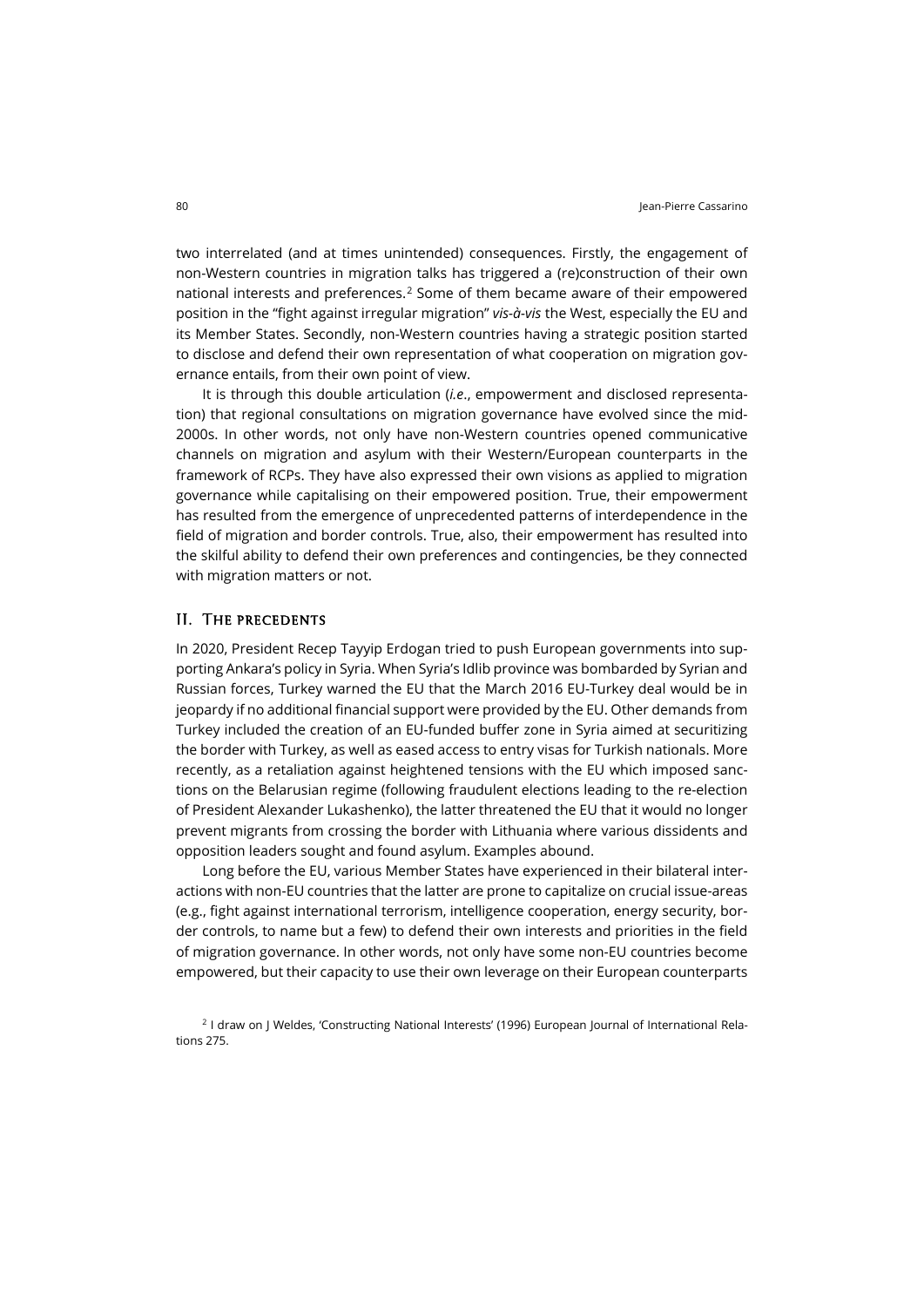has also been a common practice, though subtly performed. The instrumentalization of migration for political and diplomatic purposes is not uncommon in the history of international relations, nor is it new in the governance of migration. There is a well-documented academic literature on this matter. [3](#page-2-0)

Invariably, this empowerment generated uncertainties to which the EU and its Member States have been obliged to respond. Their responses converged towards the gradual flexibilization of their patterns of cooperation on migration governance with non-EU countries. [4](#page-2-1) Actually, heightened uncertainties in their bilateral cooperation on migration governance explain the perceptible drive for informalization in migration governance, given its lower costs and also because it allowed "adjustment in the face of international uncertainty without dismantling cooperation".[5](#page-2-2) A modicum of cooperation, be it effective or not, had to be preserved at all costs.

#### III. Reverse conditionalities

Third countries' empowerment resulted from the emergence of unprecedented patterns of interdependence in the field of migration and border controls. It also resulted into their skilful ability to defend their own preferences and contingencies, be they connected with migration matters or not. Ironically, those who claimed (and were expected) to act as socializers in the framework of recurrent regional consultative processes on migration and border controls – namely, those in Europe who were supposed to lead consultations, to provide guidelines and to transfer norms values and practices to so-called recipient non-EU countries – have turned out to be constrained by the expectations and reverse conditionalities of the latter.

<span id="page-2-0"></span><sup>3</sup> Among many others, see K Greenhill, *Weapons of Mass Migration: Forced Displacement, Coercion, and Foreign Policy* (Cornell University Press 2010); E Paoletti, *The Migration of Power and North-South Inequalities: The Case of Italy and Libya* (Palgrave Macmillan 2011); M Collyer, 'Geopolitics as a Migration Governance Strategy: European Union Bilateral Relations with Southern Mediterranean Countries' (2016) Journal of Ethnic and Migration Studies 606; P Cuttitta, 'Non-governmental/Civil Society Organisations and the European Union-Externalisation of Migration Management in Tunisia and Egypt' (2020) Population, Space and Place 1; M Lemberg-Pedersen, 'Manufacturing Displacement. Externalization and Postcoloniality in European Migration Control' (2019) Global Affairs 247; A Içduygu and DB Aksel, 'Two-to-Tango in Migration Diplomacy: Negotiating Readmission Agreement between the EU and Turkey' (2014) European Journal of Migration and Law 337; S Wolff, 'The Politics of Negotiating EU Readmission Agreements: Insights from Morocco and Turkey' (2014) European Journal of Migration and Law 69; N El Qadim, *Le gouvernement asymétrique des migrations: Maroc/Union européenne* (Dalloz 2015); G Tsourapas, 'Labor Migrants as Political Leverage: Migration Interdependence and Coercion in the Mediterranean' (2018) International Studies Quarterly 383; R Del Sarto, *Borderlands: Europe and the Mediterranean Middle East* (Oxford University Press 2021).

<span id="page-2-2"></span><span id="page-2-1"></span><sup>4</sup> JP Cassarino, 'Informalising Readmission in the EU Neighbourhood' (2007) The International Spectator 179.

<sup>5</sup> B Koremenos, 'Contracting Around International Uncertainty' (2005) AmPolSciRev 549, 561.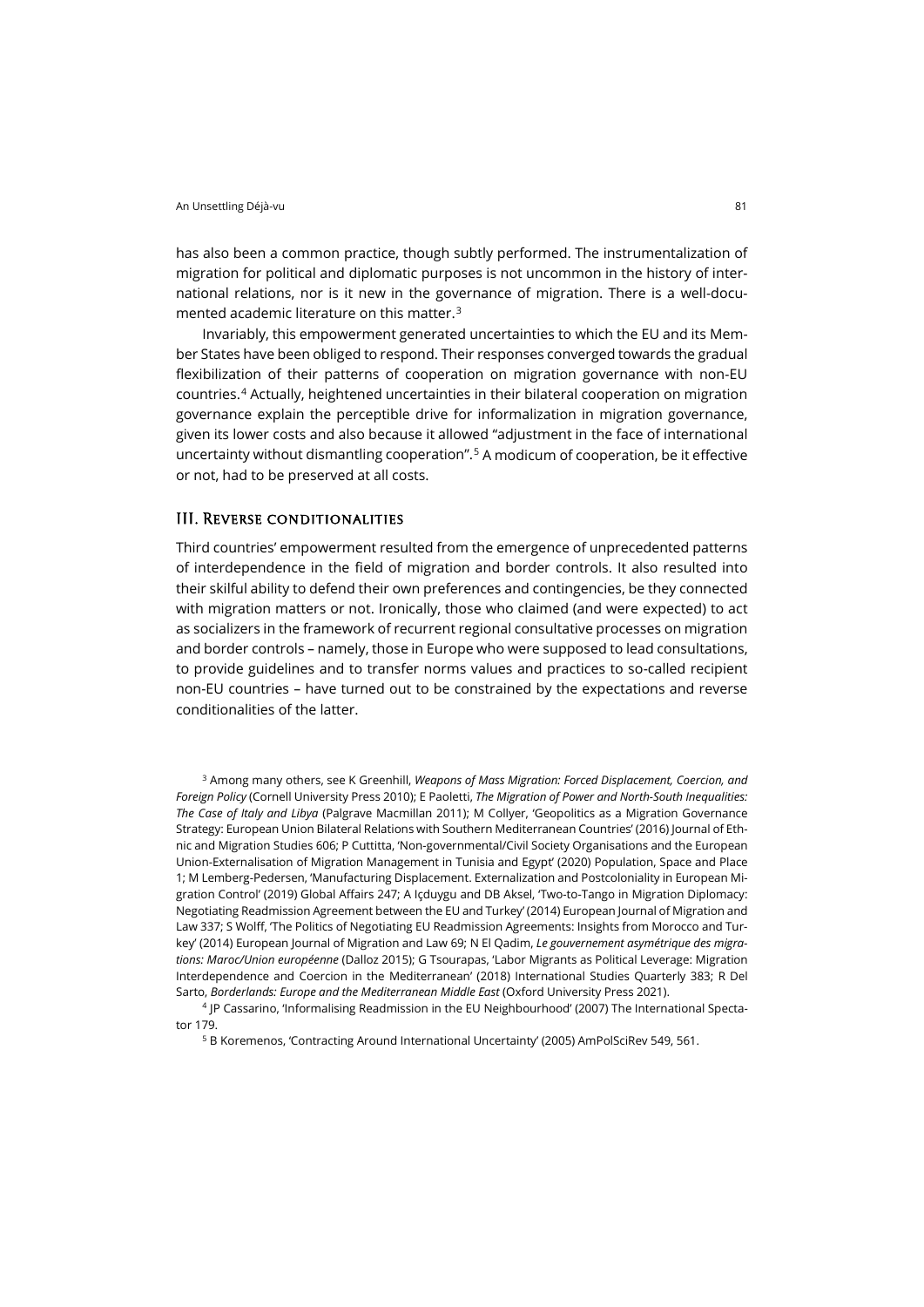Reverse conditionalities result from a highly interconnected system of relations where international actors (be they state or non-state actors) are empowered enough: *i)* to produce and set the conditions of their responsiveness to cooperation; *ii)* to make such conditions possible and acceptable by other actors and *ii)* to reverse the flow of diffusion. Reverse conditionalities become so contingent that the other actors have no option but to accommodate them with a view to ensuring a modicum of cooperation. Consequently, they result from a process that shifts the focus away from the centre to the periphery. Manifestly, there is no stable point from which to analyse socialization in international systems, for both socializees and socializers may play interchangeable roles. Reverse conditionalities uncover a broader investigative area where "non-Western" diversities, practices and discourses can be unveiled and conceptualized by making our understanding and interpretations of international cooperation more "inclusive". [6](#page-3-0)

Ironically, those who claimed (and were expected) to act as socializers in the framework of recurrent regional consultative processes on migration and border controls – namely, those who were supposed to lead the consultations, to provide guidelines and to transfer norms values and practices to recipient non-EU countries – have turned out to be constrained by the expectations and reverse conditionalities<sup>[7](#page-3-1)</sup> of the latter.

Though understudied in academia, reverse conditionalities are perhaps as old as the externalization of migration controls. Empowerment of non-EU countries, reinforced interdependence, reciprocal patterns of socialization, and reverse conditionalities all intersect to delimit a complex international system where diffusion is far from being unidirectional.

These considerations are important to realise the various consequences stemming from the empowerment of strategic non-EU countries and from the implicit inclination of European countries to accommodate non-EU countries' exigencies and claims. The massive border-crossing that took place in May 2021 at the Spanish enclave of Ceuta is no exception.

#### IV. Ceuta: beyond blackmail

To properly understand the various factors that have been conducive to diplomatic tensions between Spain and Morocco, following the mass arrival of migrants crossing the border of the Ceuta enclave in May 2021, we need to go beyond the recurrent reference to "blackmail". This reference would be a poor guide to understanding what lies behind Morocco's motivations and expectations with regard to the EU and its Member States (especially Spain and France).

<span id="page-3-0"></span><sup>6</sup> A Acharya and B Buzan, *The Making of Global International Relations: Origins and Evolution of IR at its Centenary* (Cambridge University Press 2019) 285, 295. See also Y Qin, 'Introduction: The Global Turn in IR and non-Western IR Theory' in Y Qin (ed.) *Globalizing IR Theory: Critical Engagement* (Routledge 2020) 1.

<span id="page-3-1"></span> $7$  For more details on the notions of reverse diffusion and reverse conditionalities, see JP Cassarino, 'Informalising Readmission in the EU Neighbourhood' cit. and also JP Cassarino, 'Beyond the Criminalisation of Migration: A Non-western Perspective' (2018) International Journal of Migration and Border Studies 397.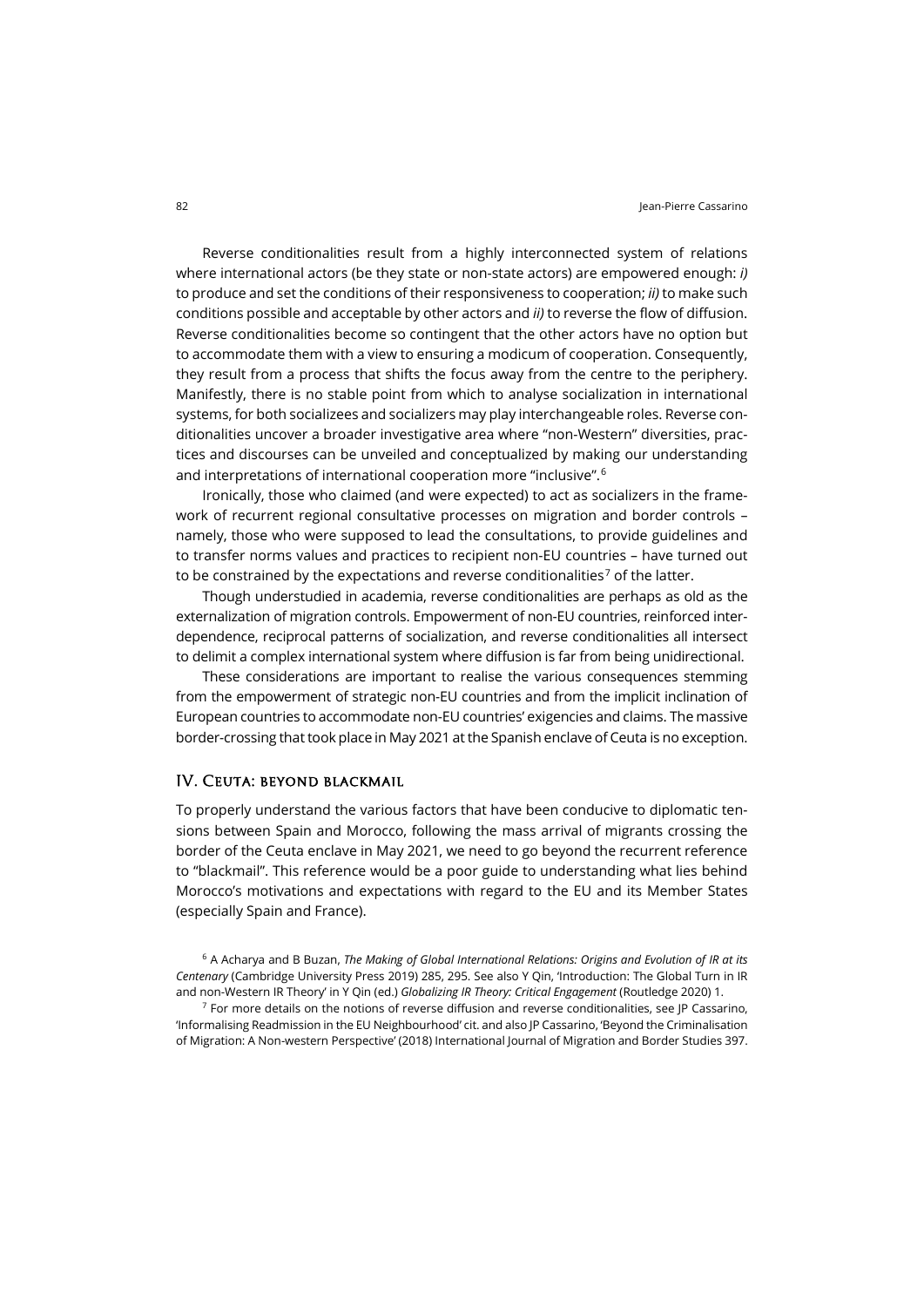Given its strategic position, Morocco epitomises empowerment and reverse conditionalities. Any concession made to the EU, in the field of migration governance, has always been accompanied by a *do ut des* and by reverse conditionalities. For example, when Morocco signed in June 2013 a mobility partnership (MP) with the EU, $^8$  $^8$  its decision was inseparable from the attempt to legitimize its *de facto* presence in Western Sahara. Morocco skilfully linked the negotiations of its MP with the prior conclusion in March 2012 of an exchange of letters between the European Union and the Kingdom of Morocco concerning reciprocal liberalisation measures on agricultural products, processed agricultural products, fish and fishery products (henceforth Fisheries Partnership Agreement – FPA).

The FPA raised a lot of controversies in the EU, owing to its geographical scope covering the territory and waters off the coasts of Western Sahara. The Popular Front for the Liberation of Saguia el-Hamra and Río de Oro (henceforth the Polisario Front) brought a legal action to the Court of Justice of the European Union in November 2012, against the Council of the European Union for "breaching the right to self-determination of the Sahrawi people and [for] encouraging the policy of annexation followed by the Kingdom of Morocco".[9](#page-4-1)

It is important to highlight that the signature of the MP with Morocco preceded the final judgement of the CJEU regarding the FPA and its compliance with international law. These chronological developments are key to understand the pledges that were made by the EU to Morocco regarding the seamless implementation of the FPA, despite the legal action brought by the Polisario Front at the time. In February 2019, after years of legal disputes at the CJEU, the FPA entered into force<sup>[10](#page-4-2)</sup> with the full support of the European External Action Service (EEAS), the European Commission and the approval of the European Parliament. Moreover, bilateral relations between Spain and Morocco were quickly reinvigorated, following the official visits of King Felipe VI and King Mohammed VI to Rabat and Madrid respectively, and the conclusion of eleven cross-sectoral bilateral agreements. [11](#page-4-3)

<span id="page-4-0"></span><sup>8</sup> On mobility partnerships, see R Parkes 'EU Mobility Partnerships: A Model for Policy Coordination?' (2009) European Journal of Migration and Law 327; N Reslow, 'The Role of Third Countries in EU Migration Policy: The Mobility Partnerships' (2012) European Journal of Migration and Law 393.

<sup>9</sup> Case T-512/12 *Front Polisario v Council* ECLI:EU:T:2015:953 para. 2.

<span id="page-4-2"></span><span id="page-4-1"></span> $10$  This is not the place to delve into the technical and legal details of this controversial ruling by the CJEU. Suárez-Collado and Contini note that "the Court used a counterfactual legal analysis that did not take into account the practice of the agreement, but rather the theory on which it was based", see Á Suárez-Collado and D Contini, 'The European Court of Justice on the EU-Morocco Agricultural and Fisheries Agreements: An Analysis of the Legal Proceedings and Consequences for the Actors Involved' (2021) The Journal of North African Studies 1.

<span id="page-4-3"></span><sup>11</sup> M González and F Peregil, 'Felipe VI pide a Mohamed VI ir "más allá" en el control de la emigración' (13 February 2019) El País [elpais.com.](https://elpais.com/politica/2019/02/13/actualidad/1550065442_029612.html)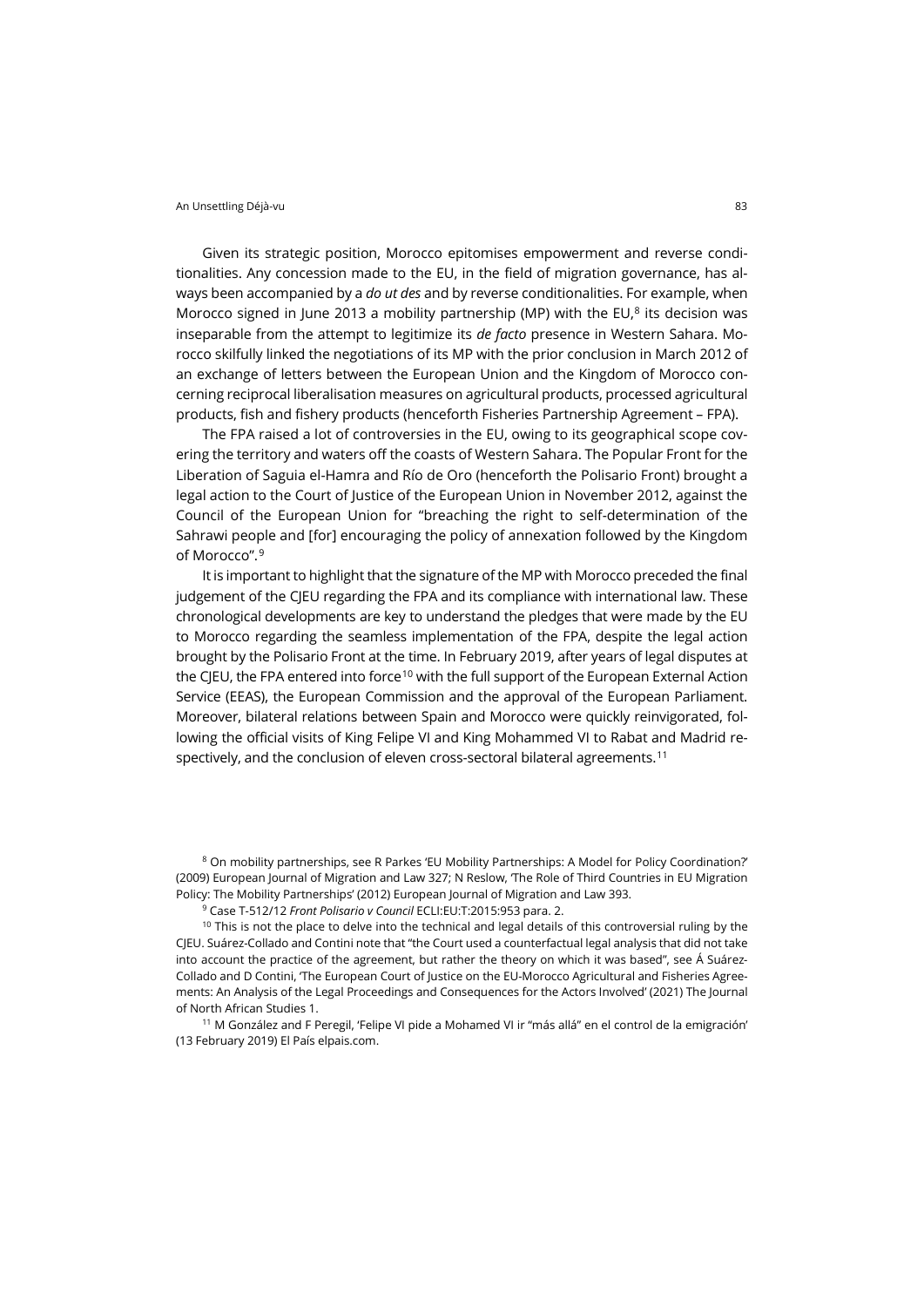#### V. A community of interests

To be sure, as Suárez-Collado and Contini remark, years of legal disputes opposing the Council of the European Union with the Polisario Front have "shed light on the European Union's paradoxical position on the conflict in Western Sahara [where] economic and geopolitical interests prevail over the application of European and international law".[12](#page-5-0) Concomitantly, such legal and policy developments have also contributed to constructing a sort of community of interests between the Kingdom of Morocco and a number of European actors, including Spain, France, the Council, the Commission and the EEAS.

It is against this background that the massive border crossing, dated May 2021, between Morocco and the Spanish enclave of Ceuta, has to be understood. Reportedly facilitated by the Moroccan border police, thousands of migrants crossed the border. Morocco was accused of "blackmailing" Spain for having accepted the hospitalisation of the Polisario Front leader Brahim Ghali on its territory.

However, in the shadow of the Ceuta case lay another legal action brought by the Polisario Front against the entry into force of the abovementioned February 2019 FPA. Among many other pleas, the legal action was aimed at denouncing the aforementioned Council decision, related to the entry into force of the FPA. In the opinion of the applicant, the FPA "denies the existence of the Sahrawi people by using the expression 'the people concerned' [and] organises, without the consent of the Sahrawi people, the exploitation of its resources". By early 2021, rumours were current that the judgement of the General Court would be in favour of the Polisario Front. Actually, on 29 September 2021, the General Court decided to annul Council Decision 2019/217 of 28 January 2019 on the conclusion of the agreement in the form of an Exchange of Letters between the European Union and the Kingdom of Morocco.[13](#page-5-1) However, the annulment of Council Decision 2019/17 did not lead to the suspension of the FPA. Rather, the General Court ordered the effects of Council Decision (EU) 2019/217 to be maintained as long as the judgment of the Court of Justice on the appeal of the Council is delivered. To date, the case is in progress (and the February 2019 FPA is still effective) given the decision of the Council and the Commission to appeal the recent judgement of the General Court.

#### VI. Conclusion

The FPA-Western Sahara legal saga is far from being over. There is no question that Morocco is adamant about showing to its European counterparts that it remains vigilant on this pending case. In the meantime, the community of interests analysed in this *Insight* has been unimpaired by the recent Ceuta events. Its effects are still significant. Actually,

<span id="page-5-1"></span><span id="page-5-0"></span> $12$  Suárez-Collado and Contini 'The European Court of Justice on the EU-Morocco Agricultural and Fisheries Agreements' cit. 16.

<sup>13</sup> Case T-279/19 *Polisario Front v Council* ECLI:EU:T:2021:639.